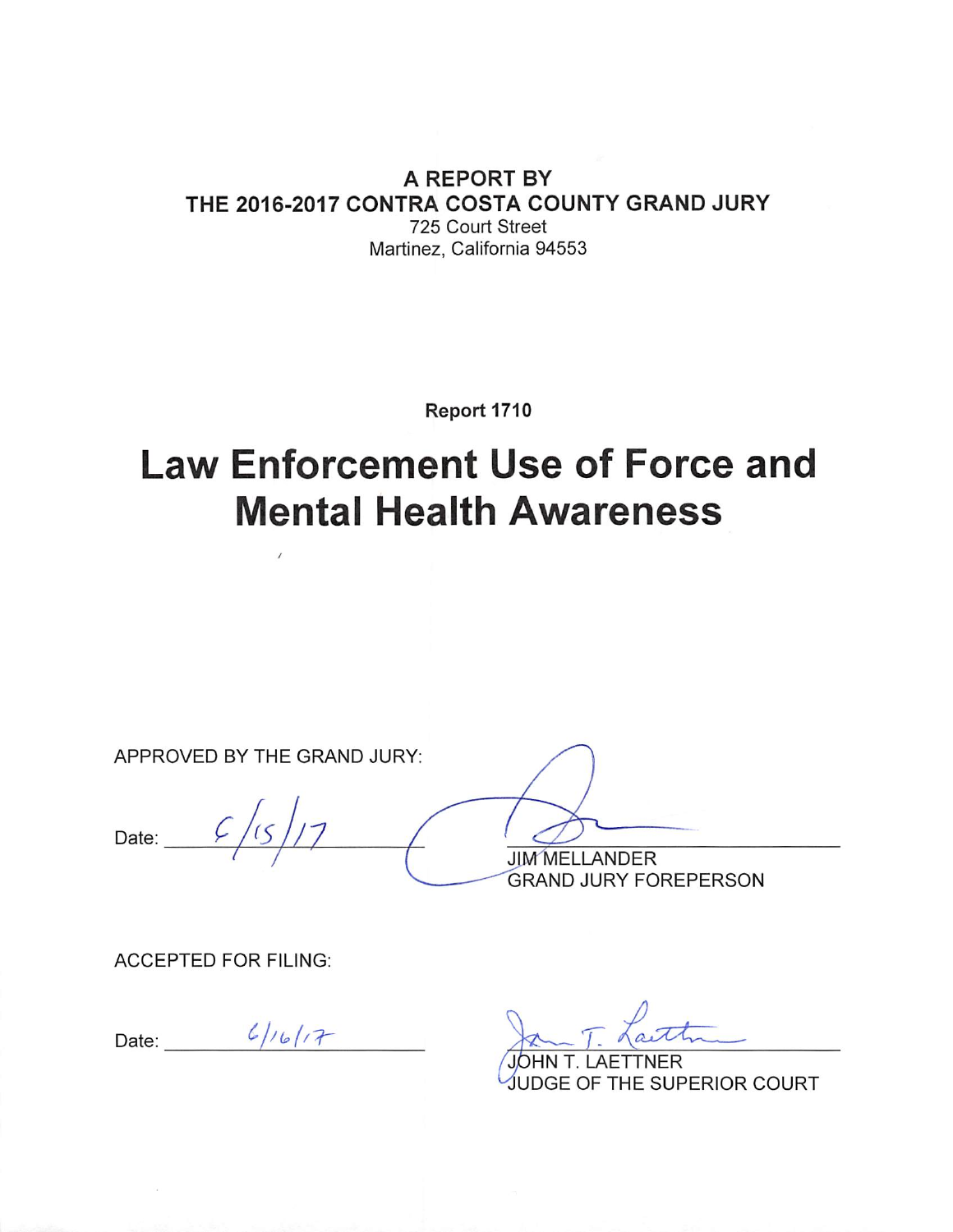Contact: Jim Mellander Foreperson 925-608-2621

Contra Costa County Grand Jury Report 1710

# **Law Enforcement Use of Force and Mental Health Awareness**

# **TO: Contra Costa County Sheriff**

# **SUMMARY**

There has been widespread national news and social media discussion about excessive use of force by law enforcement agencies. The Grand Jury examined Use of Force policies and hiring practices of 24 law enforcement agencies in Contra Costa County (County) to determine the risks and safety issues of local community policing conditions.

All surveyed County law enforcement agencies have strict and well-enforced Use of Force policies. They also have rigorous hiring and training practices. One key hiring criterion is the ability to communicate with a wide variety of people, including those afflicted with mental issues.

Two programs, the Crisis Intervention Team (CIT) and the Mental Health Evaluation Team (MHET), have been identified as innovative approaches to dealing with those who have mental health issues. These programs should be expanded where feasible.

# **METHODOLOGY**

The Grand Jury:

- Conducted internet and document research
- Surveyed 24 County law enforcement agencies about Use of Force policies and incident review procedures
- Interviewed senior police officials whose departments cover approximately 85% of County's population
- Interviewed senior officials in the Office of the Sheriff and the District Attorney's **Office**
- Visited the Contra Costa Law Enforcement Academy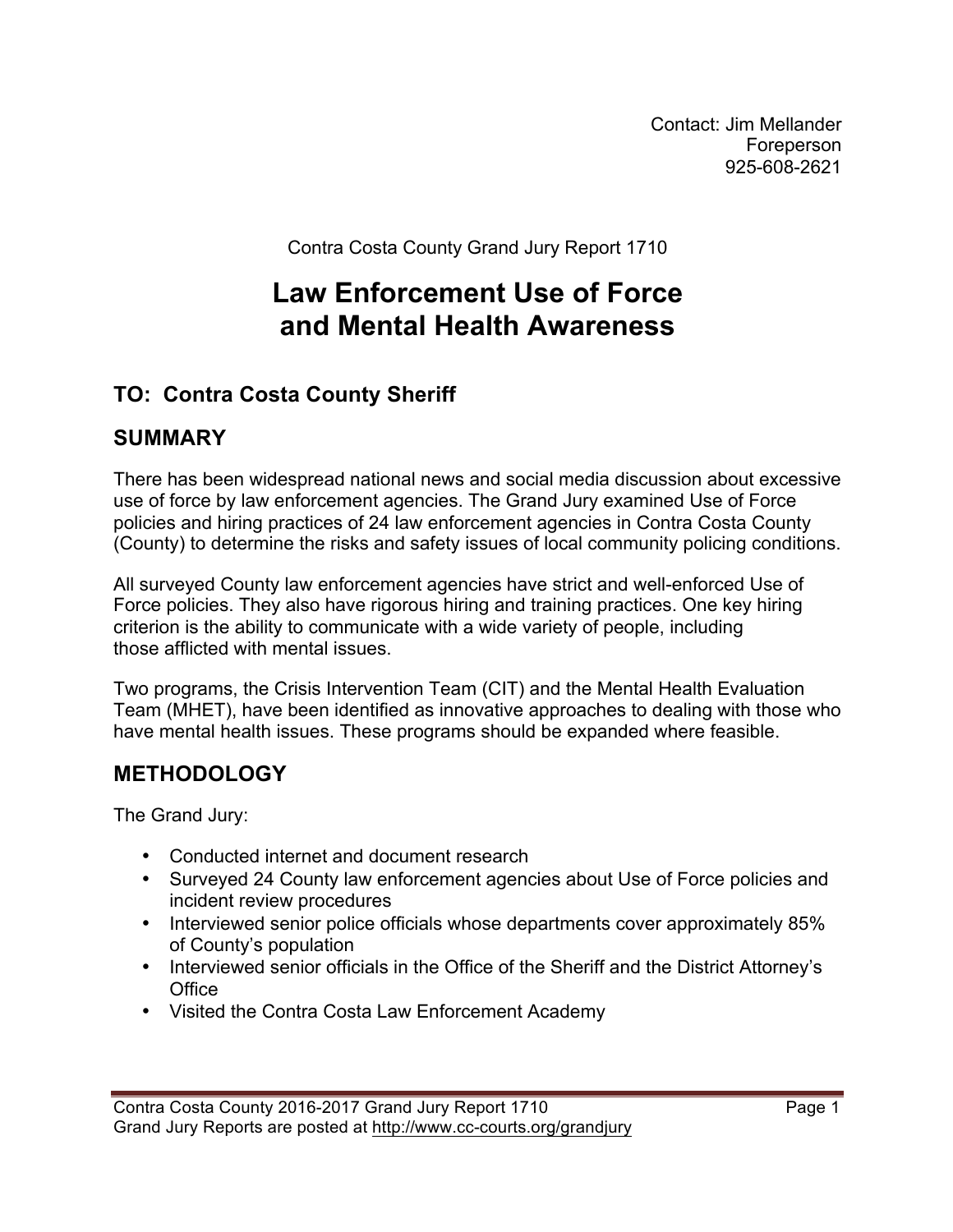# **DISCUSSION**

#### **Use of Force Policies**

County law enforcement agencies are governed by departmental policies. A Use of Force policy is based on the law, best practices, and the concept of "reasonableness." That concept is the requirement that an officer use the amount of force that reasonably appears necessary to bring an incident under control. The decision is made by the officer in the field based on circumstances and training. In some cases, deadly force may be used when officers believe that they or another person are presented with an imminent threat of death or serious injury.

All twenty-four surveyed police departments in the County have a Use of Force policy that provides guidelines on the uses of force. Seventeen of these police departments have a Use of Force policy designed by Lexipol, a vendor of various policy documents for police, custody, and fire departments. Lexipol provides regular periodic policy and training updates to keep its clients current on changes in the law, and emerging best practices. The Lexipol policy may be adapted by an individual department to reflect the makeup of the community. Three police departments in the County have designed their own Use of Force policies. Three of the cities contract with the Office of the Sheriff (Sheriff) for police services and, therefore, their police departments use the same Use of Force policy as the Sheriff. The AC Transit agency, which contracts with the Alameda County Sheriff for police services, uses the Alameda County Sheriff's Use of Force policy.

All policies describe when and how force is to be used, when medical aid is needed, and how an incident is to be reported and reviewed. The policies cover a wide range of force, including handcuffing, striking by hand or baton, use of electronic devices, and use of firearms.

#### **Investigating Use of Force Incidents**

Investigations are required after each use of force incident, as specified by the local policy. Three levels of investigation can be applied to each incident involving use of force:

#### **1. Jurisdictional Agency**

Under one type of investigation, the law enforcement agency where the incident takes place has jurisdiction and performs the investigation. Typically, this investigation would start with a filed report and a review by the supervising Sergeant, and senior officers as necessary.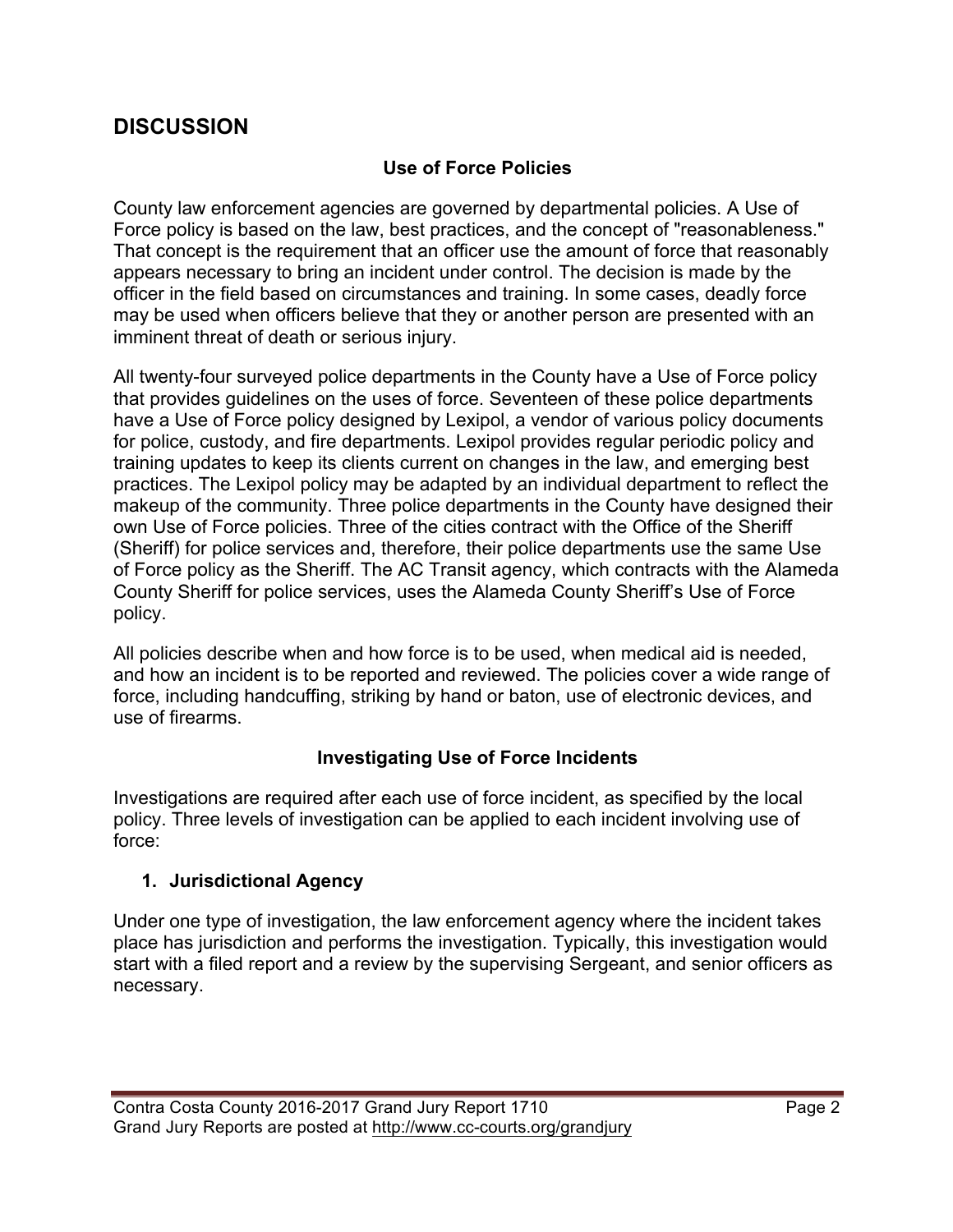#### **2. Contra Costa Protocol**

A second type of investigation is performed pursuant to Contra Costa Protocol, which was adopted based on a 1984 agreement among law enforcement agencies in the County and the District Attorney's Office. Pursuant to this protocol, a team from the District Attorney's office investigates any officer involved shooting and any incident resulting in serious injury or death; for example, those resulting from a vehicle pursuit. The sole purpose of the District Attorney's investigation is to determine if the suspect or the police officer violated the law. The protocol is used to insure a fair and impartial investigation and to ensure that charges are filed appropriately.

# **3. Coroner's Inquest**

In the event of a law enforcement-related death, a Contra Costa Coroner's inquest is convened. The inquest involves a public hearing where a jury is impaneled and sworn testimony is taken. The inquest adds transparency and open access to the circumstances surrounding the death and all aspects of the investigation. The hearing officer takes testimony from witnesses and gives instructions to the jury to determine the manner of death.

# **Officer Selection and Training**

Police officer hiring is a rigorous process. Candidates are held to high standards, including the ability to communicate with a wide variety of people. Applicants for employment with law enforcement agencies undergo extensive background examinations and psychological testing in addition to interviews and tests of physical ability. In a recent hiring cycle, of 1,000 potential candidates for the Sheriff, 22 were accepted.

All California police officer candidates must complete a curriculum that complies with the California Commission on Peace Officer Standards and Training (POST). Accepted candidates, who have not already completed POST certification elsewhere, attend the Basic Course taught at the Law Enforcement Training Center. This Center is operated by the Contra Costa County Sheriff, and is one of 38 POST-certified police academies in California.

Police officers then receive additional field training during an initial probationary period from the departments where they are employed. That training reinforces the training that they received at the police academy and introduces the policies and procedures used by that department, including use of force. Training is an ongoing process that continues throughout an officer's career.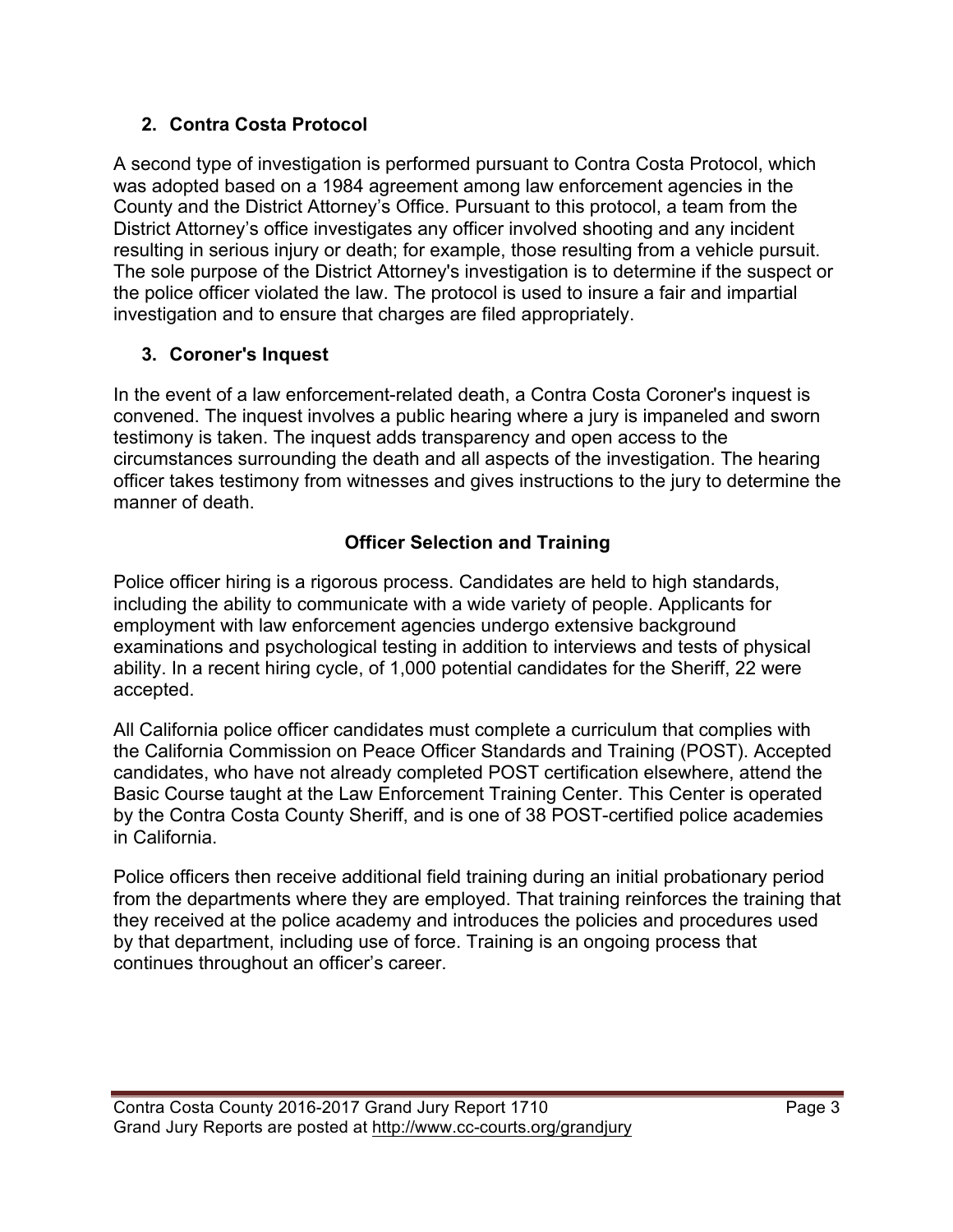#### **Dealing with Mental Health Issues**

Two innovative mental health-related programs may reduce or eliminate the need to use force:

#### **Crisis Intervention Team (CIT) Training**

In many police encounters, mental illness or intoxication is a factor. CIT was originally developed in Memphis in 1988 following a police shooting of a mentally ill man.

Scientific studies have found that CIT trained officers are better able to identify someone with a potential mental illness. The trained officers are more likely to refer that person to treatment, feel better prepared to respond to such incidents, and are more aware of local treatment availability. Less formal studies that have been published in law enforcement journals report CIT trained officers have a significant drop in their injury rates and are less likely to escalate to a SWAT response. There is no formal tracking method or analysis of the use of CIT techniques to determine its effectiveness locally.

The Sheriff and the County Behavioral Health Services conduct CIT training as a 32 hour course open to police officers from all police departments in the County. CIT teaches police officers to recognize persons in crisis from mental illness or substance abuse. When they identify such a person, they will attempt to get the person medical attention, rather than into the justice system, if no crime has been committed. Techniques taught include slowing down the approach to a subject, giving him or her space, and speaking in calm tones because the subject may not be able to understand the officer's commands.

CIT has been attended by officers from most local police agencies. It is estimated that approximately 30% of the police officers in the County have CIT training. However, there is no formal system in place that tracks how many officers in the field have had CIT training. The Sheriff is not informed when a trained local police officer retires, transfers, or when a new hire is already trained.

There are preliminary plans to expand CIT training. The Contra Costa Police Chiefs Association is exploring the creation of a CIT program that would be similar to the Sheriff's course and coordinated with it. The goal of creating such a course would be to provide CIT training to all police officers as soon as possible. The California POST Commission is considering inclusion of CIT training.

#### **Mental Health Evaluation Teams**

The Behavioral Health Services division of the Contra Costa County Health Services Department and the police departments of Concord, Pittsburg and Richmond have created regional Mental Health Evaluation Teams. These teams, which include a clinician from Behavioral Health Services and a police officer, provide follow-up help to people referred to the police for possible mental health issues. The team's goal is to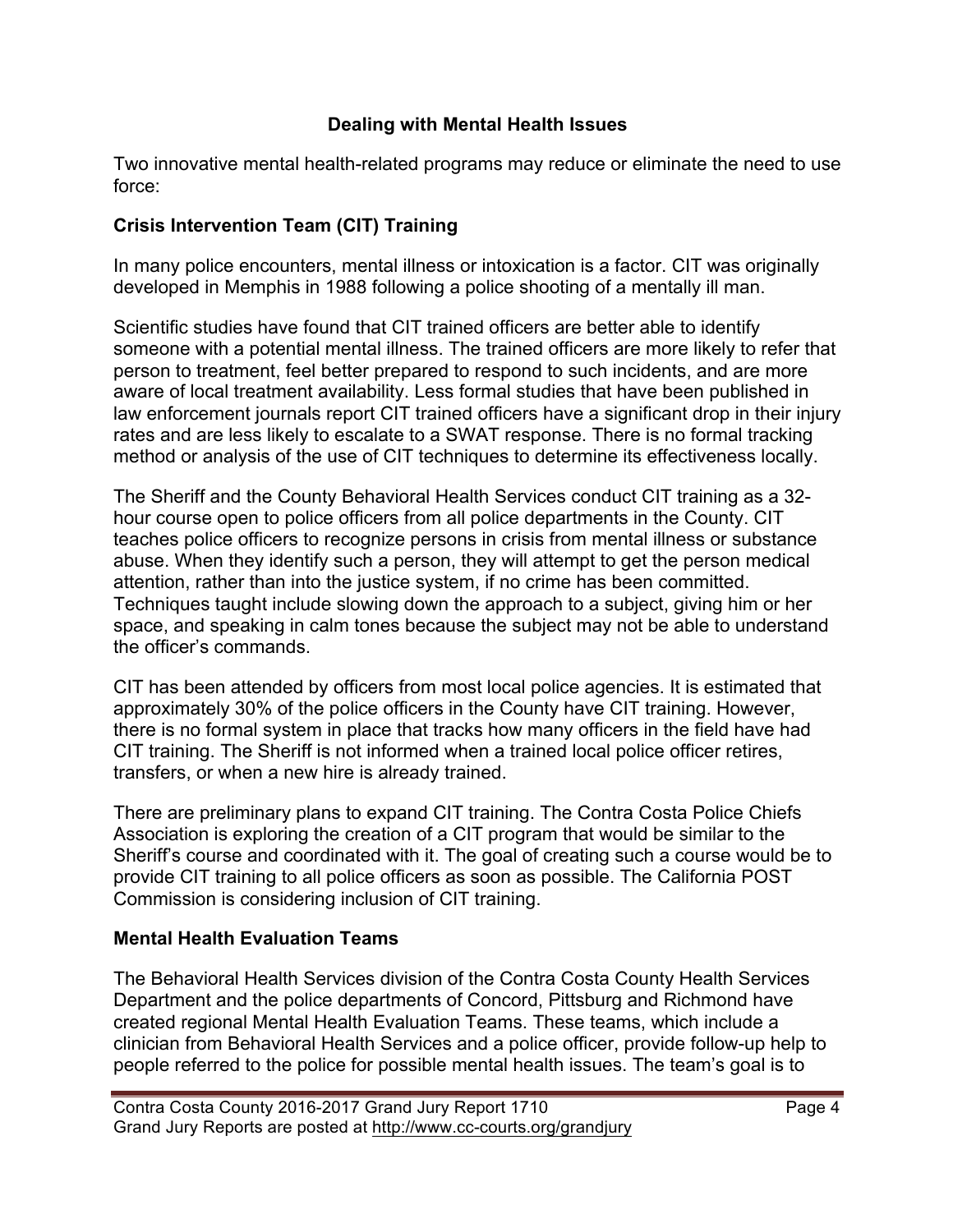offer treatment and benefits, to potentially avoid further police intervention, and to mitigate the possibility of violence.

The MHET program was started in 2015 with funding by a \$380,000 grant from the California Public Safety Realignment Act (AB 109) and a three-year \$550,000 grant from the California Health Facilities Financing Authority. Since inception, there have been 223 referrals from police departments and mental health agencies. Of the people assisted by a MHET team, 61% had no follow-up incidents.

# **FINDINGS**

- F1. There are at least three possible agencies that may investigate a use of force incident involving the Sheriff's Office.
- F2. The agency or agencies responsible for investigating a use of force incident involving the Sheriff's Office depend on the severity of force and if it resulted in injury or death.
- F3. During the hiring process, selection of candidates for police officer training is detailed and thorough.
- F4. CIT training provides effective techniques for law enforcement officer to engage with persons in mental crisis or intoxicated with drugs or alcohol.
- F5. CIT training may reduce or eliminate the need for a law enforcement officer to use force.
- F6. A substantial number of law enforcement officers in the County have not yet attended CIT training.
- F7. The Sheriff's Office does not have a method to provide updated CIT training material for past attendees of CIT training.
- F8. The Sheriff's Office does not operate a MHET team.
- F9. The Sheriff's Office has not studied whether implementing a MHET team would be an effective way to reduce the number and severity of Sheriff deputy responses to mental health related calls.